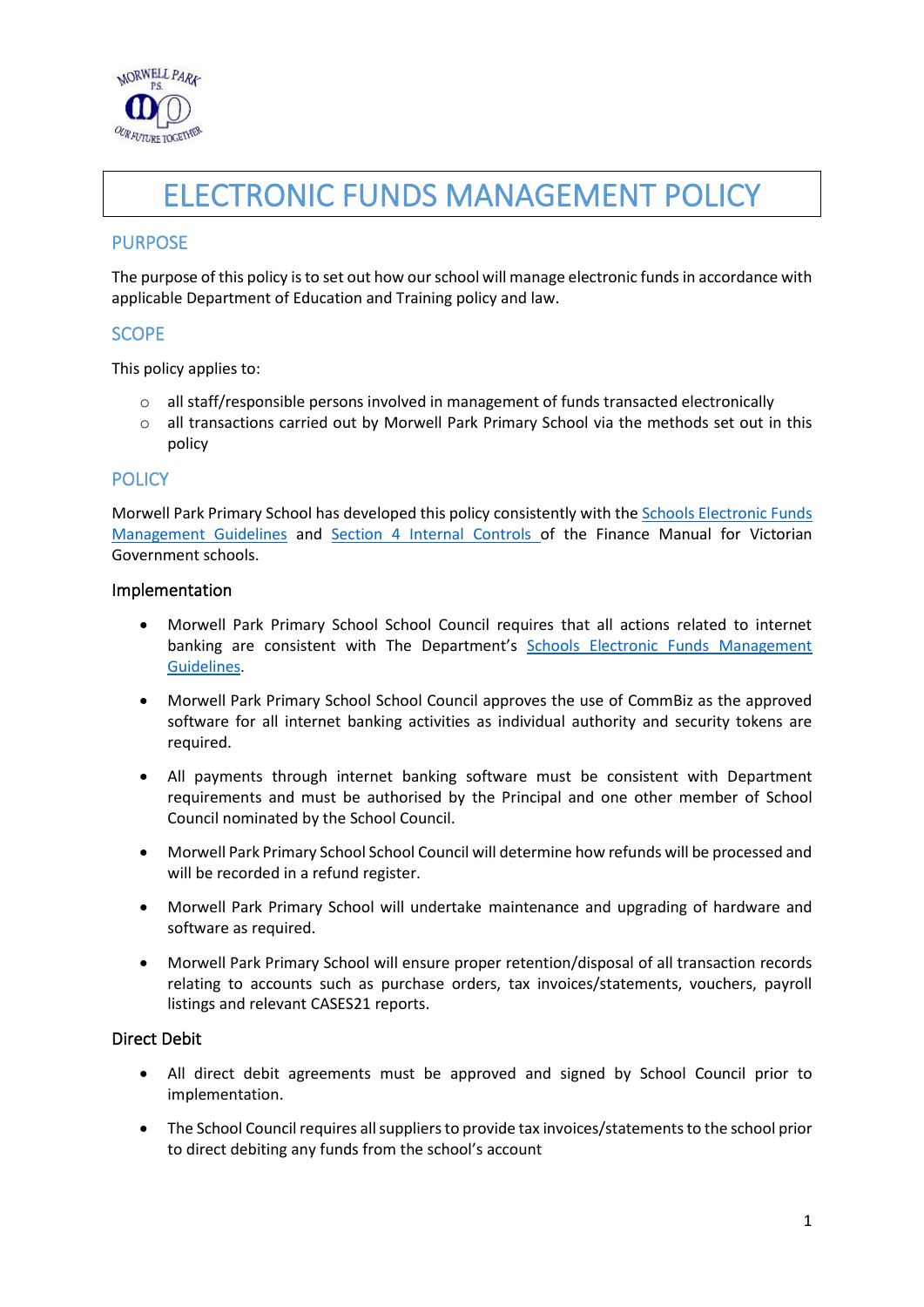- A direct debit facility allows an external source e.g., VicSuper to a pre-arranged amount of funds from the school's official account on a pre-arranged date. Any such payments will be authorised as appropriate and required.
- Morwell Park Primary School will ensure adequate funds are available in the Official Account for the "sweep" of funds to the supplier.

#### Direct Deposit

- Morwell Park Primary School utilises a "two user authorisation of payments" banking package, as it contains a greater degree of security and access controls.
- Creditor details will be kept up to date and the treatment of GST for creditors will be monitored.
- Payment transactions will be uploaded as a batch through the CASES21 system.
- All payments made through the internet banking system must be authorised by two authorised officers.
	- o The various internal controls that need to be considered include:
	- $\circ$  the identification of staff with administrative responsibilities e.g., Business Manager to access statements and upload batches
	- $\circ$  the identification of staff with authorisation/signatory responsibilities e.g., The Principal and School Council delegates for the authorisation of payments
	- $\circ$  the Business Manager must not have banking authorisation/signatory responsibilities other than for the transferring of funds between school bank accounts
	- $\circ$  the allocation and security of personal identification number (PIN) information or software authorisation tokens
	- o the setting up of payee details in CASES21
	- $\circ$  the authorisation of transfer of funds from the official account to payee accounts
	- o alternative procedures for processing, using the direct deposit facility, for periods of Business Manager's and Principal leave of absence.

## BPay

Morwell Park Primary School School Council will approve in writing the School Council's decision for the utilisation of BPay.

Payments made by BPay are subject to the same requirements as for all transactions relating to accounts such as:

- o purchase orders
- o tax invoices/statements
- o payment vouchers
- o signed screen prints and payee details
- o relevant CASES21 reports etc.

This includes a requirement for the Principal to sign and date BPay transaction receipts attached to authorised payment vouchers.

## FURTHER INFORMATION AND RESOURCES

- Finance Manual for Victorian Government Schools
	- o [Section 3 Risk Management](https://www2.education.vic.gov.au/pal/risk-management-finance-manual-section-3/policy)
	- o [Section 4 Internal Controls](https://www2.education.vic.gov.au/pal/internal-controls-finance-manual-section-4/policy)
	- o [Section 10 Receivables Management and Cash Handling](https://www2.education.vic.gov.au/pal/receivables-management-and-cash-handling-finance-manual-section-10/policy)

Available from: Finance Manual — [Financial Management for Schools](https://www2.education.vic.gov.au/pal/finance-manual/policy)

• [Schools Electronic Funds Management Guidelines](http://www.education.vic.gov.au/Documents/school/principals/finance/Fin%20Schools%20Electronic%20Funds%20Management%20Guidelines%20V1_2.pdf)